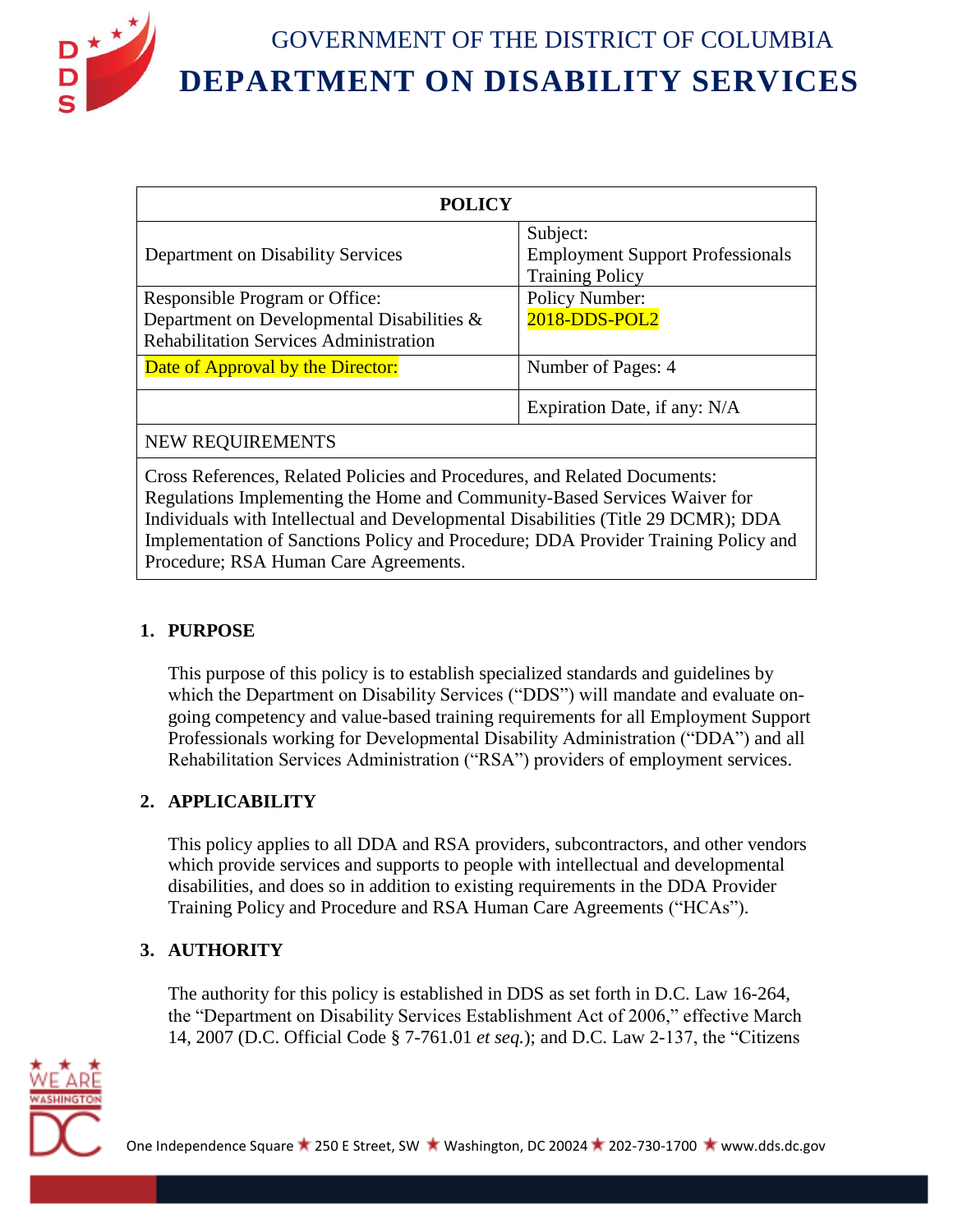

with Intellectual Disabilities Constitutional Rights and Dignity Act of 1978," effective March 3, 1979 (D.C. Official Code § 7-1301.01 *et seq.*).

### **4. DEFINITIONS**

**ACRE Certificate:** The Association of Community Rehabilitation Educators (ACRE) offers certificates of completion for competency based training at two levels of employment services certification: the Basic Employment Services Certificate (BEC), which requires a minimum of 40 hours of training, and the Professional Employment Services Certificate (40 additional hours of training, plus a minimum of one year of experience in the field). These courses incorporate a competency focus, with participants completing applied field assignments that include activities with people with disabilities and with businesses in the community. The ACRE Certificate is also known as a National Certificate of Achievement in Employment Services.

**CESP Certification:** The Certified Employment Support Professional (CESP) credential recognizes individuals who have demonstrated a sufficient level of knowledge and skill to provide integrated employment support services to a variety of client populations. Individuals who earn the CESP credential have demonstrated knowledge of the facilitation and advocacy skills necessary to help establish and expand equitable employment opportunities for individuals with disabilities. CESPs also raise awareness of benefits within the business community, and promote social change that fosters an independent, productive lifestyle for individuals with disabilities.

**Employment Support Professional:** DDA and RSA provider staff working in the field of vocational services for people with disabilities, including those who work directly with people with disabilities, such as direct support professionals, job coaches, employment specialists and job developers; and their supervisors.

# **5. POLICY**

It is the policy of DDS, in furtherance of the principle of Employment First, to ensure that all people who receive employment-related supports and services through DDA and RSA receive them from provider leaders and staff who have completed competency-based training in rehabilitation employment principles and practices, including customized employment.

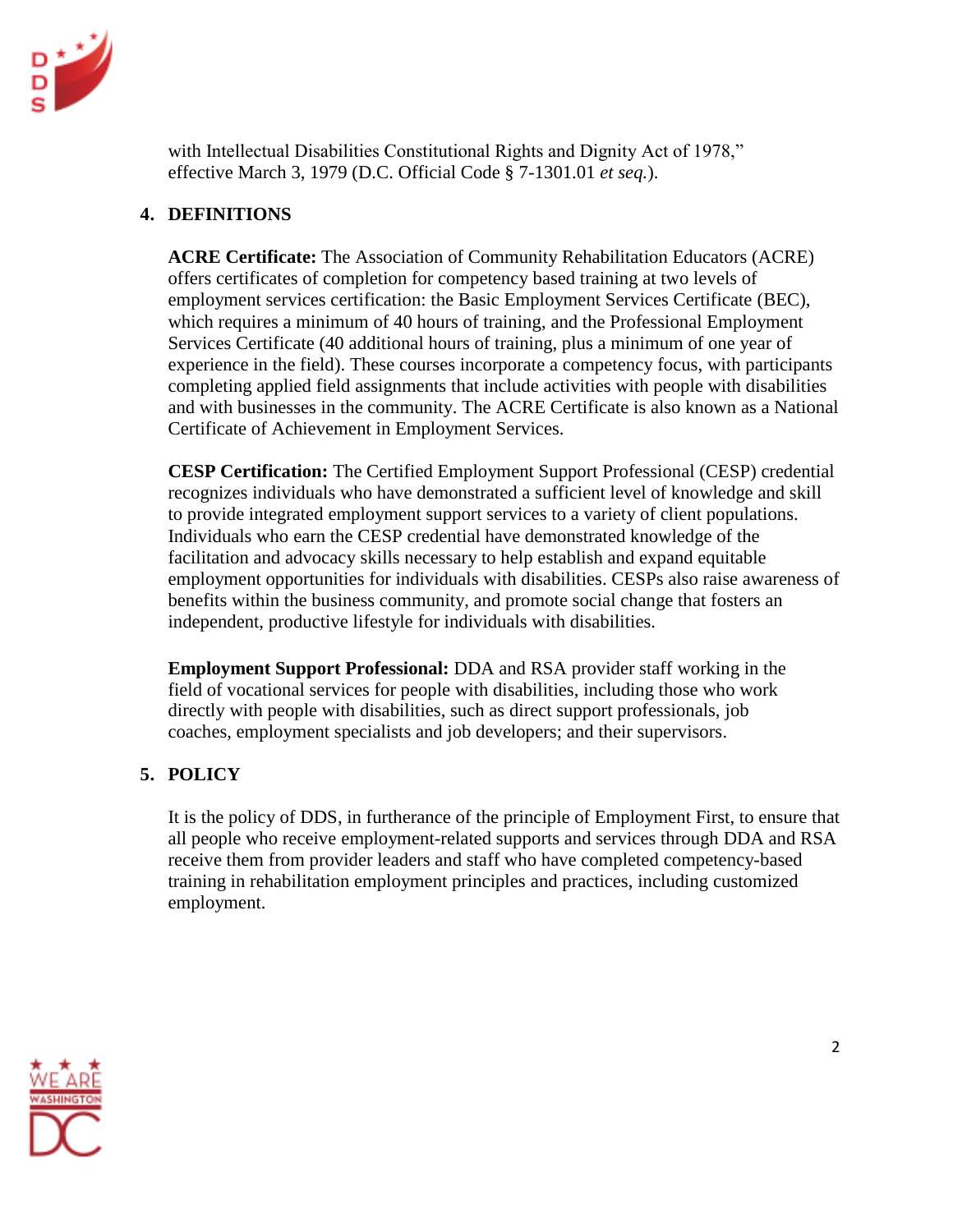

### **6. RESPONSIBILITY**

The responsibility for this policy is vested in the DDS Director. Implementation for this policy is the responsibility of the DDS Deputy Directors for DDA and RSA.

### **7. STANDARDS**

The following are standards by which DDS will evaluate compliance with this policy:

- A. For DDA providers of Employment Readiness, Supported Employment and Small Group Supported Employment services and Human Care Agreement Employment Providers for RSA, all Employment Support Professionals shall complete a professional development course which:
	- 1. Meets the requirements for an ACRE Basic Employment Certificate ("BEC"); or
	- 2. Meets the requirements for an ACRE Professional Employment Services Certificate; or
	- 3. Meets the requirements for CESP Certification; or
	- 4. Is comparable to ACRE BEC or CESP training. Specifically, the competencybased course must include 40 hours of competency based training in the following:
		- a. Application of Core Values and Principles to Practice or Federal Policy and Historical Perspective (four hours required);
		- b. Individualized Assessment and Employment/ Career Planning or Customer Profile and Employment Selection; (six hours required);
		- c. Community Research and Job Development or Organizational Marketing and Job Development (five hours required);
		- d. Workplace and Related Supports or Job-Site Training (ten hours required); and
		- e. Other trainings such as Specific Disabilities, Long Term Support, Funding, Benefits Counseling, etc.(ten hours required).
- B. This requirement must be completed:
	- 1. For RSA employment providers, within one year of the execution of their most recent Human Care Agreement requiring this training;
	- 2. For DDA providers in existence prior to the effective date of this policy, by November 20, 2018; and
	- 3. For new DDA providers, prior to delivering employment services.
- C. Providers are responsible for maintaining and, as required, producing or transferring